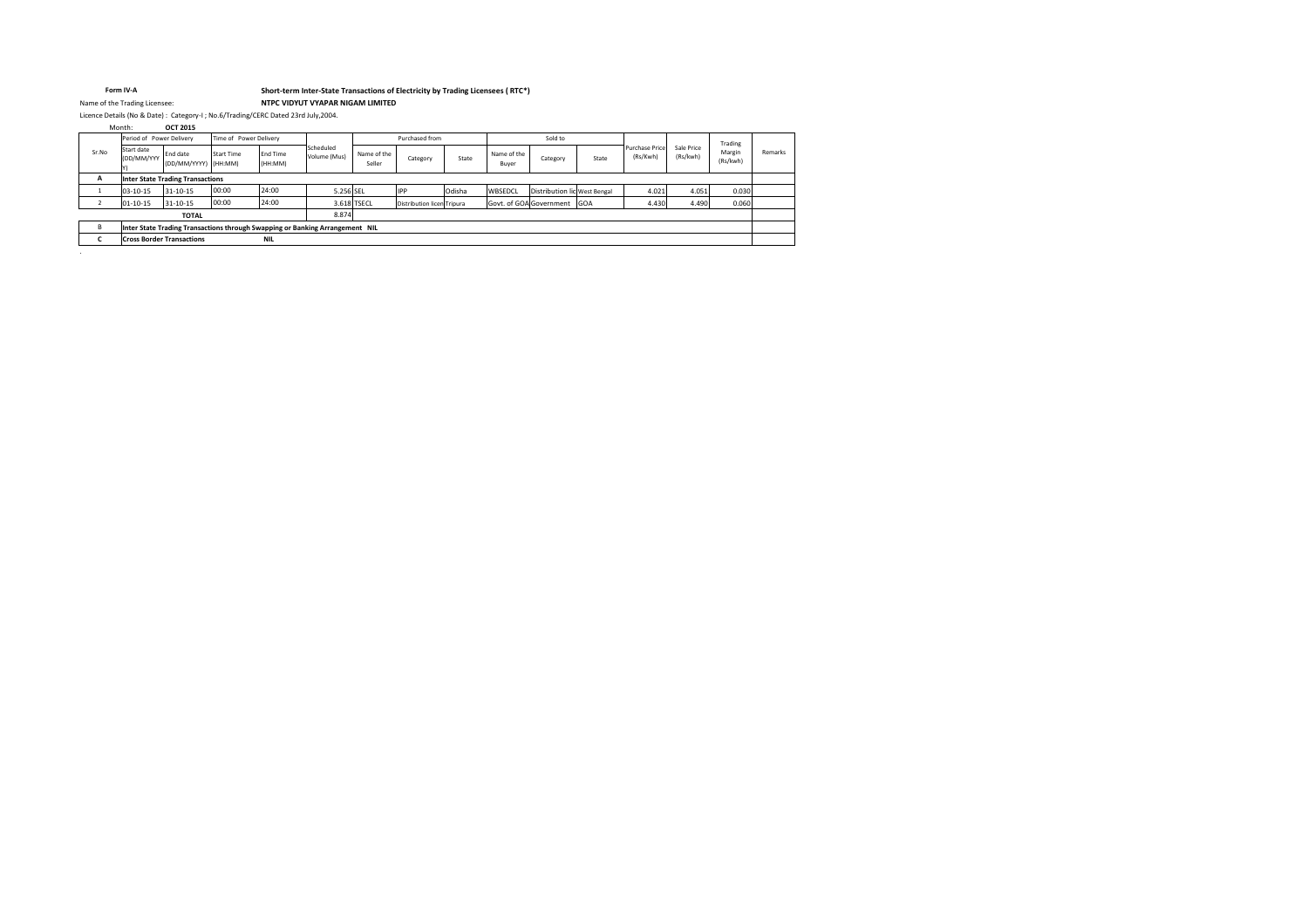| Sr.No          |                                                       | Period of Power Delivery                                                       |                              | Time of Power Delivery |              |                       | Purchased from |                            |                      | Sold to                        |       | <b>Purchase Price</b> | Sale Price | Trading            |
|----------------|-------------------------------------------------------|--------------------------------------------------------------------------------|------------------------------|------------------------|--------------|-----------------------|----------------|----------------------------|----------------------|--------------------------------|-------|-----------------------|------------|--------------------|
|                | Start date<br>(DD/MM/YYY)<br>Y)                       | End date<br>(DD/MM/YYYY)                                                       | <b>Start Time</b><br>(HH:MM) | End Time<br>(HH:MM)    | Volume (Mus) | Name of the<br>Seller | Category       | State                      | Name of the<br>Buyer | Category                       | State | (Rs/Kwh)              | (Rs/kwh)   | Margin<br>(Rs/kwh) |
| A              | <b>Inter State Trading Transactions</b><br><b>NIL</b> |                                                                                |                              |                        |              |                       |                |                            |                      |                                |       |                       |            |                    |
|                | $01 - 10 - 15$                                        | 21-10-15                                                                       | 17:00                        | 20:00                  | 6.280        | <b>DVC</b>            | Generator      | <b>West Bengal WBSEDCL</b> |                      | Distribution lic West Bengal   |       | 3.560                 | 3.600      | 0.040              |
| $\overline{2}$ | $01 - 10 - 15$                                        | 21-10-15                                                                       | 20:00                        | 21:00                  | 2.093        | <b>DVC</b>            | Generator      | <b>West Bengal WBSEDCL</b> |                      | Distribution lic West Bengal   |       | 3.540                 | 3.580      | 0.040              |
|                | $01 - 10 - 15$                                        | 21-10-15                                                                       | 17:00                        | 20:00                  | 4.145        | Vidatanta Ltd IPP     |                | Odisha                     | <b>WBSEDCL</b>       | Distribution licen West Bengal |       | 3.630                 | 3.660      | 0.030              |
|                |                                                       | <b>TOTAL</b>                                                                   |                              |                        | 12.518       |                       |                |                            |                      |                                |       |                       |            |                    |
| B              |                                                       | Inter State Trading Transactions through Swapping or Banking Arrangement : NIL |                              |                        |              |                       |                |                            |                      |                                |       |                       |            |                    |
|                |                                                       |                                                                                |                              |                        |              |                       |                |                            |                      |                                |       |                       |            |                    |
| Ċ              |                                                       | <b>Cross Border Transactions</b>                                               |                              | <b>NIL</b>             |              |                       |                |                            |                      |                                |       |                       |            |                    |

\* Peak = Peak Period (Evening Peak from 17:00hrs to 23:00hrs). Peak period may be revised by the commission



### **Form IV-B Short-term Inter-State Transactions of Electricity by Trading Licensees ( Peak\*)** Name of the Trading Licensee: **NTPC VIDYUT VYAPAR NIGAM LIMITED**

Licence Details (No & Date) : Category-I ; No.6/Trading/CERC Dated 23rd July,2004.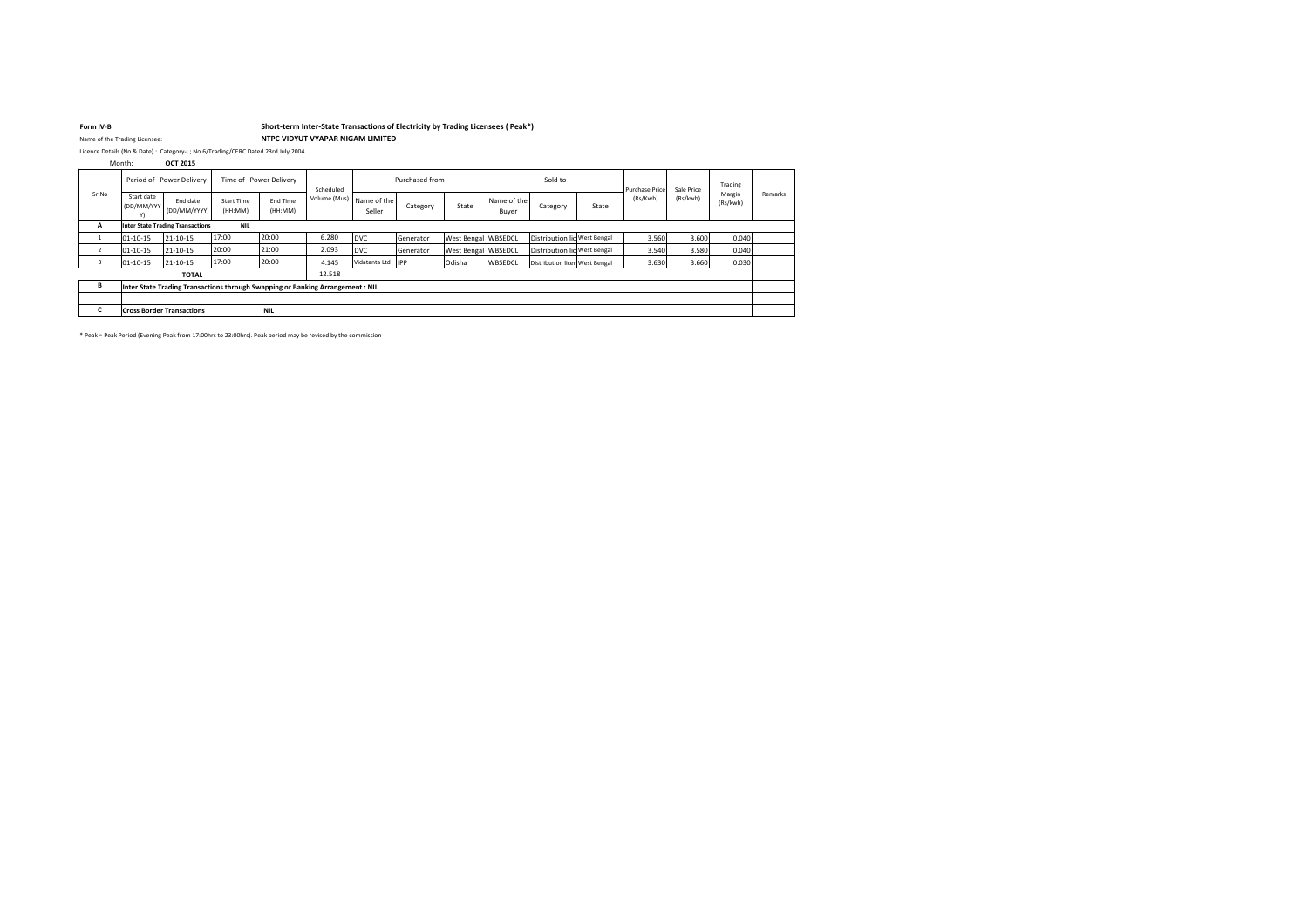# **Form IV-C Short-term Inter-State Transactions of Electricity by Trading Licensees ( Other than Peak & RTC)**

Name of the Trading Licensee: **NTPC VIDYUT VYAPAR NIGAM LIMITED**

Month: **OCT 2015**

|                |                                  | Period of Power Delivery                                                 | Time of Power Delivery |                            |                           |                       | Purchased from                |         |                                                                                              | Sold to                        |                                                                        |                                   |                        |                               |                   |
|----------------|----------------------------------|--------------------------------------------------------------------------|------------------------|----------------------------|---------------------------|-----------------------|-------------------------------|---------|----------------------------------------------------------------------------------------------|--------------------------------|------------------------------------------------------------------------|-----------------------------------|------------------------|-------------------------------|-------------------|
| Sr.No          | Start date<br>(DD/MM/YYY)<br>Y)  | End date<br>(DD/MM/YYYY) (HH:MM)                                         | <b>Start Time</b>      | <b>End Time</b><br>(HH:MM) | Scheduled<br>Volume (Mus) | Name of the<br>Seller | Category                      | State   | Name of the<br>Buyer                                                                         | Category                       | State                                                                  | <b>Purchase Price</b><br>(Rs/Kwh) | Sale Price<br>(Rs/kwh) | Trading<br>Margin<br>(Rs/kwh) | Remarks           |
| Α              |                                  | <b>Inter State Trading Transactions</b>                                  |                        |                            |                           |                       |                               |         |                                                                                              |                                |                                                                        |                                   |                        |                               |                   |
|                | $01 - 10 - 15$                   | 31-10-15                                                                 | 07:30                  | 18:30                      |                           | 1.058 JCFPL           | <b>IPP</b>                    | Gujarat | Govt. of GOA                                                                                 | Government                     | <b>GOA</b>                                                             | 7.920                             | 7.990                  |                               | 0.070 Solar Power |
| $\overline{2}$ | 17-10-15                         | 31-10-15                                                                 | 04:00                  | 18:00                      |                           | 0.500 TSECL           | stribution licens Tripura     |         | WBSEDCL                                                                                      | Distribution licen West Bengal |                                                                        | 3.650                             | 3.690                  | 0.040                         |                   |
|                |                                  |                                                                          |                        |                            |                           |                       |                               |         |                                                                                              |                                |                                                                        |                                   |                        |                               |                   |
|                |                                  | <b>TOTAL</b>                                                             |                        |                            | 1.558                     |                       |                               |         |                                                                                              |                                |                                                                        |                                   |                        |                               |                   |
| В              |                                  | Inter State Trading Transactions through Swapping or Banking Arrangement |                        |                            |                           |                       |                               |         |                                                                                              |                                |                                                                        |                                   |                        |                               |                   |
|                | 18-10-15                         | 26-10-15                                                                 | 17:00                  | 24:00                      |                           | 1.470 MeECL           | istribution license Meghalaya |         | <b>TSECL</b>                                                                                 | licensee                       | Tripura                                                                | --                                |                        | 0.04                          |                   |
|                |                                  | <b>TOTAL</b>                                                             |                        |                            | 1.470                     |                       |                               |         |                                                                                              |                                |                                                                        |                                   |                        |                               |                   |
| C              | <b>Cross Border Transactions</b> |                                                                          |                        |                            |                           |                       |                               |         |                                                                                              |                                |                                                                        |                                   |                        |                               |                   |
|                | <b>NIL</b><br><b>TOTAL</b>       |                                                                          |                        |                            |                           |                       |                               |         |                                                                                              |                                |                                                                        |                                   |                        |                               |                   |
|                |                                  |                                                                          |                        |                            |                           |                       |                               |         | $\phi$ . By a linear Belgian and Belgian and a linear particle of the second state of $\phi$ |                                | <b><i>R</i> B</b> and a set <b>B</b> Association of the set of the set |                                   |                        |                               |                   |

 $$ =$  Purchase Price at Buyer periphery  $$ #$  = Purchase Price at seller periphery



Licence Details (No & Date) : Category-I ; No.6/Trading/CERC Dated 23rd July,2004.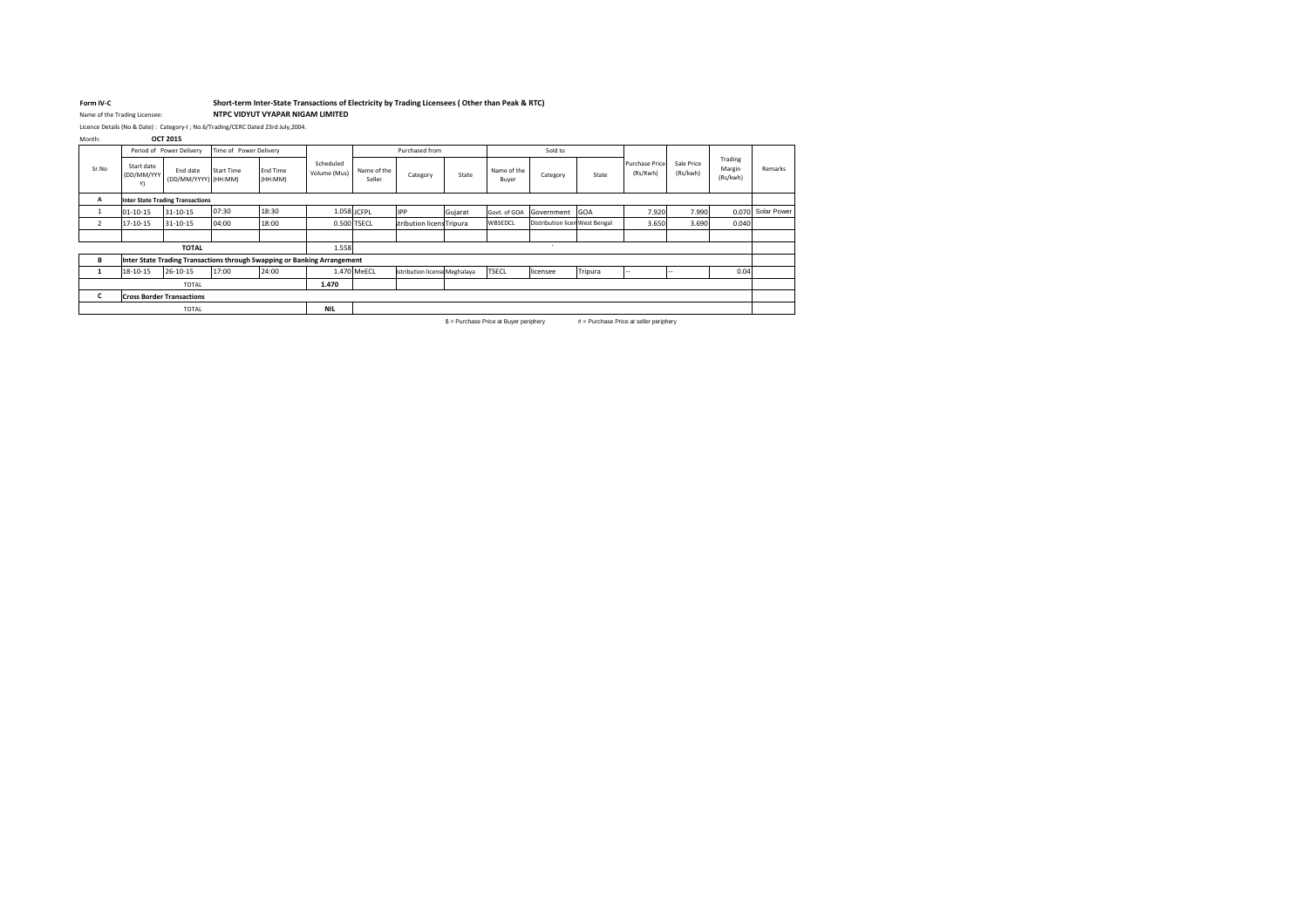#### **Form IV-D Long-term Inter-State Transactions of Electricity by Trading Licensees**

Name of the Trading Licensee: **NTPC VIDYUT VYAPAR NIGAM LIMITED** 

| <b>SEPT-2015</b><br>Month: |
|----------------------------|
|----------------------------|

|       | <b>SEPT-2015</b>        |                     |                                  |                               |                                 |                |                                           |                  |                                    |       |                                             |                                            |                              | <b>FORM IV-D</b>             |                   |
|-------|-------------------------|---------------------|----------------------------------|-------------------------------|---------------------------------|----------------|-------------------------------------------|------------------|------------------------------------|-------|---------------------------------------------|--------------------------------------------|------------------------------|------------------------------|-------------------|
|       |                         |                     | <b>Actually Scheduled Volume</b> |                               |                                 | Purchased From |                                           |                  | Sold To                            |       |                                             | Purchase Price                             |                              | Sale Price                   |                   |
|       | d of transaction        | NVVN-Solar<br>Power | NVVN-Coal<br>Power               | <b>Total Bundled</b><br>Power | Name of<br>Seller               | Category       | State                                     | Name of<br>Buyer | Category                           | State | Wtd. Avg.<br>Rate of<br>NVVN-Solar<br>Power | *Wtd.<br>Avg.Rate of<br>NVVN-Coal<br>Power | <b>Bundled</b><br>Power Rate | <b>Bundled</b><br>Power Rate | Trading<br>Margin |
| оm    | Date To                 | <b>MUs</b>          | <b>MUs</b>                       | <b>MUs</b>                    |                                 |                |                                           |                  |                                    |       | Rs / kWh                                    | Rs / kWh                                   | Rs / kWh                     | Rs / kWh                     | Rs / kWh          |
|       | te Trading Transactions |                     |                                  |                               |                                 |                |                                           |                  |                                    |       |                                             |                                            |                              |                              |                   |
| -15 l | 30-Sep-15               | 15.453              | 58.871                           | 74.324                        |                                 |                | Solar Projects<br>located in              | <b>JVVNL</b>     | Distribution lid Rajasthan         |       |                                             |                                            |                              |                              |                   |
| $-15$ | 30-Sep-15               | 10.817              | 41.210                           | 52.027                        |                                 |                | Rajasthan,                                | <b>JdVVNL</b>    | Distribution lid Rajasthan         |       |                                             | 2.9817                                     | 4.4998                       | 4.5698                       | 0.0700            |
| $-15$ | 30-Sep-15               | 12.362              | 47.097                           | 59.459                        |                                 |                | Punjab, Uttar<br>Pradesh,                 | <b>AVVNL</b>     | Distribution lid Rajasthan         |       |                                             |                                            |                              |                              |                   |
| -15   | 30-Sep-15               | 5.467               | 20.213                           | 25.680                        |                                 |                | Karnataka,                                | <b>PSPCL</b>     | Distribution lid Punjab            |       |                                             | 3.0171                                     | 4.5657                       | 4.6357                       | 0.0700            |
| -15   | 30-Sep-15               | 12.563              | 48.117                           | 60.680                        |                                 |                | Orissa,                                   | <b>UPPCL</b>     | Distribution lid U P               |       |                                             | 3.0433                                     | 4.5420                       | 4.6120                       | 0.0700            |
| -15   | 30-Sep-15               | 2.946               | 8.375                            | 11.321                        |                                 |                | Andhra<br>Pradesh,                        | <b>DVC</b>       | Government DVC                     |       |                                             | 4.2391                                     | 5.8295                       | 5.8995                       | 0.0700            |
| $-15$ | 30-Sep-15               | 2.877               | 9.359                            | 12.236                        |                                 |                | Tamil Nadu,                               | <b>GRIDCO</b>    | Distribution lid Orissa            |       |                                             | 4.0924                                     | 5.5573                       | 5.6273                       | 0.0700            |
| $-15$ | 30-Sep-15               | 6.342               | 30.437                           | 36.779                        | <b>NVVN-Solar</b><br>Power from |                | Maharashtra                               | <b>WBSEDCL</b>   | Distribution lid West Bengal       |       |                                             | 3.8323                                     | 4.9327                       | 5.0027                       | 0.0700            |
| $-15$ | 30-Sep-15               | 0.697               | 2.152                            | 2.849                         | <b>Solar Projects</b>           |                | &<br><b>Northern</b>                      | <b>APDCL</b>     | Distribution lid Assam             |       |                                             | 4.2305                                     | 5.7232                       | 5.7932                       | 0.0700            |
| $-15$ | 30-Sep-15               | 2.357               | 12.390                           | 14.747                        | (JNNSM Phase-                   |                | Region =                                  | <b>MSEDCL</b>    | Distribution lid Maharashtra       |       |                                             | 2.8626                                     | 4.0324                       | 4.1024                       | 0.0700            |
| $-15$ | 30-Sep-15               | 3.365               | 14.752                           | 18.117                        | I)<br>&<br><b>NVVN-Coal</b>     | Generators     | FGUTPS-1,2                                | <b>CSPDCL</b>    | Distribution lidChhatisgarh        |       | 10.6201                                     | 2.8627                                     | 4.2334                       | 4.3034                       | 0.0700            |
| $-15$ | 30-Sep-15               | 2.718               | 17.445                           | 20.163                        | Power from                      |                | <b>&amp;3, NCTPS-2,</b><br>RhTPS-1,2 &3,  | <b>TSSPDCL</b>   | Distribution lid Telangana         |       |                                             | 2.8046                                     | 3.7882                       | 3.8582                       | 0.0700            |
| $-15$ | 30-Sep-15               | 1.135               | 7.282                            | 8.417                         | unallocated<br>quota of NTPC    |                | SSTPS-1,                                  | TSNPDCL          | Distribution lidTelangana          |       |                                             |                                            |                              |                              |                   |
| -15   | 30-Sep-15               | 0.881               | 7.228                            | 8.109                         | <b>Stations</b>                 |                | Western                                   | <b>APEPDCL</b>   | Distribution lid Andhra Prade      |       |                                             | 2.7770                                     | 3.5591                       | 3.6291                       | 0.0700            |
| $-15$ | 30-Sep-15               | 1.690               | 13.864                           | 15.554                        |                                 |                | <b>Region =</b><br><b>KSTPS-1 &amp;3,</b> | <b>APSPDCL</b>   | Distribution lid Andhra Prade      |       |                                             |                                            |                              |                              |                   |
| -15   | 30-Sep-15               | 0.636               | 2.726                            | 3.362                         |                                 |                | MSTPS-1,                                  |                  | TANGEDCODistribution lidTamil Nadu |       |                                             | 2.7686                                     | 4.1848                       | 4.2548                       | 0.0700            |
| -15   | 30-Sep-15               | 4.875               | 18.168                           | 23.044                        |                                 |                | <b>SPTPS-1&amp;2,</b>                     | <b>BESCOM</b>    | Distribution lid Karnataka         |       |                                             |                                            |                              |                              |                   |
| -15   | 30-Sep-15               | 1.397               | 5.206                            | 6.603                         |                                 |                | <b>VSTPS-1,2,3</b><br>&4, Southern        | <b>GESCOM</b>    | Distribution lid Karnataka         |       |                                             |                                            |                              |                              |                   |
| $-15$ | 30-Sep-15               | 1.970               | 7.342                            | 9.313                         |                                 |                | Region =                                  | <b>HESCOM</b>    | Distribution lid Karnataka         |       |                                             | 2.8017                                     | 4.3859                       | 4.4559                       | 0.0700            |
| $-15$ | 30-Sep-15               | 0.861               | 3.210                            | 4.072                         |                                 |                | <b>RSTPS-1&amp;3,</b>                     | <b>MESCOM</b>    | Distribution lic Karnataka         |       |                                             |                                            |                              |                              |                   |
| $-15$ | 30-Sep-15               | 1.078               | 4.018                            | 5.097                         |                                 |                | TSTPS-2,<br>SMPTS-2                       | CESC             | Distribution lic Karnataka         |       |                                             |                                            |                              |                              |                   |
| ıl    |                         | 92.487              | 379.462                          | 471.953                       |                                 |                |                                           |                  |                                    |       |                                             |                                            |                              |                              |                   |

|                 |              |                                                |                     | <b>Actually Scheduled Volume</b> |                        |                                 | Purchased From |                                          |                  | Sold To                            |                               |                                             | Purchase Price                             |                              | Sale Price                   |                   |
|-----------------|--------------|------------------------------------------------|---------------------|----------------------------------|------------------------|---------------------------------|----------------|------------------------------------------|------------------|------------------------------------|-------------------------------|---------------------------------------------|--------------------------------------------|------------------------------|------------------------------|-------------------|
| Sr. No.         |              | Period of transaction                          | NVVN-Solar<br>Power | NVVN-Coal<br>Power               | Total Bundled<br>Power | Name of<br>Seller               | Category       | State                                    | Name of<br>Buyer | Category                           | State                         | Wtd. Avg.<br>Rate of<br>NVVN-Solar<br>Power | *Wtd.<br>Avg.Rate of<br>NVVN-Coal<br>Power | <b>Bundled</b><br>Power Rate | <b>Bundled</b><br>Power Rate | Trading<br>Margin |
|                 | Date From    | Date To                                        | <b>MUs</b>          | <b>MUs</b>                       | <b>MUs</b>             |                                 |                |                                          |                  |                                    |                               | Rs / kWh                                    | Rs / kWh                                   | Rs / kWh                     | Rs / kWh                     | Rs / kWh          |
|                 |              | Inter-State & Intra-State Trading Transactions |                     |                                  |                        |                                 |                |                                          |                  |                                    |                               |                                             |                                            |                              |                              |                   |
| $\overline{1}$  | 01-Sep-15    | 30-Sep-15                                      | 15.453              | 58.871                           | 74.324                 |                                 |                | Solar Projects<br>located in             | <b>JVVNL</b>     | Distribution lic Rajasthan         |                               |                                             |                                            |                              |                              |                   |
| 2               | 01-Sep-15    | 30-Sep-15                                      | 10.817              | 41.210                           | 52.027                 |                                 |                | Rajasthan,                               | JdVVNL           | Distribution lic Rajasthan         |                               |                                             | 2.9817                                     | 4.4998                       | 4.5698                       | 0.0700            |
| 3               | 01-Sep-15    | 30-Sep-15                                      | 12.362              | 47.097                           | 59.459                 |                                 |                | Punjab, Uttar AVVNL<br>Pradesh,          |                  | Distribution lic Rajasthan         |                               |                                             |                                            |                              |                              |                   |
| 4               | 01-Sep-15    | 30-Sep-15                                      | 5.467               | 20.213                           | 25.680                 |                                 |                | Karnataka,                               | <b>PSPCL</b>     | Distribution lid Punjab            |                               |                                             | 3.0171                                     | 4.5657                       | 4.6357                       | 0.0700            |
| $5\phantom{.0}$ | 01-Sep-15    | 30-Sep-15                                      | 12.563              | 48.117                           | 60.680                 |                                 |                | Orissa,                                  | UPPCL            | Distribution lid U P               |                               |                                             | 3.0433                                     | 4.5420                       | 4.6120                       | 0.0700            |
| 6               | 01-Sep-15    | 30-Sep-15                                      | 2.946               | 8.375                            | 11.321                 |                                 |                | Andhra<br>Pradesh,                       | <b>DVC</b>       | Government DVC                     |                               |                                             | 4.2391                                     | 5.8295                       | 5.8995                       | 0.0700            |
| $\overline{7}$  | 01-Sep-15    | 30-Sep-15                                      | 2.877               | 9.359                            | 12.236                 |                                 |                | Tamil Nadu,                              | GRIDCO           | Distribution lid Orissa            |                               |                                             | 4.0924                                     | 5.5573                       | 5.6273                       | 0.0700            |
| 8               | 01-Sep-15    | 30-Sep-15                                      | 6.342               | 30.437                           | 36.779                 | <b>NVVN-Solar</b><br>Power from |                | Maharashtra                              | <b>WBSEDCL</b>   |                                    | Distribution lid West Bengal  |                                             | 3.8323                                     | 4.9327                       | 5.0027                       | 0.0700            |
| 9               | 01-Sep-15    | 30-Sep-15                                      | 0.697               | 2.152                            | 2.849                  | <b>Solar Projects</b>           |                | &<br>Northern                            | <b>APDCL</b>     | <b>Distribution lid Assam</b>      |                               |                                             | 4.2305                                     | 5.7232                       | 5.7932                       | 0.0700            |
| 10              | 01-Sep-15    | 30-Sep-15                                      | 2.357               | 12.390                           | 14.747                 | (JNNSM Phase-                   |                | Region =                                 | <b>MSEDCL</b>    |                                    | Distribution lid Maharashtra  |                                             | 2.8626                                     | 4.0324                       | 4.1024                       | 0.0700            |
| 11              | 01-Sep-15    | 30-Sep-15                                      | 3.365               | 14.752                           | 18.117                 | &<br><b>NVVN-Coal</b>           | Generators     | FGUTPS-1,2 CSPDCL                        |                  | Distribution lid Chhatisgarh       |                               | 10.6201                                     | 2.8627                                     | 4.2334                       | 4.3034                       | 0.0700            |
| 12              | 01-Sep-15    | 30-Sep-15                                      | 2.718               | 17.445                           | 20.163                 | <b>Power from</b>               |                | <b>&amp;3, NCTPS-2,</b><br>RhTPS-1,2 &3, | <b>TSSPDCL</b>   | Distribution lidTelangana          |                               |                                             | 2.8046                                     | 3.7882                       | 3.8582                       | 0.0700            |
| 13              | 01-Sep-15    | 30-Sep-15                                      | 1.135               | 7.282                            | 8.417                  | unallocated<br>quota of NTPC    |                | SSTPS-1,                                 | <b>TSNPDCL</b>   | Distribution lid Telangana         |                               |                                             |                                            |                              |                              |                   |
| 14              | 01-Sep-15    | 30-Sep-15                                      | 0.881               | 7.228                            | 8.109                  | <b>Stations</b>                 |                | Western                                  | <b>APEPDCL</b>   |                                    | Distribution lid Andhra Prade |                                             | 2.7770                                     | 3.5591                       | 3.6291                       | 0.0700            |
| 15              | 01-Sep-15    | 30-Sep-15                                      | 1.690               | 13.864                           | 15.554                 |                                 |                | <b>Region =</b><br>KSTPS-1 &3,           | <b>APSPDCL</b>   |                                    | Distribution lid Andhra Prade |                                             |                                            |                              |                              |                   |
| 16              | 01-Sep-15    | 30-Sep-15                                      | 0.636               | 2.726                            | 3.362                  |                                 |                | MSTPS-1,                                 |                  | TANGEDCODistribution lidTamil Nadu |                               |                                             | 2.7686                                     | 4.1848                       | 4.2548                       | 0.0700            |
| 17              | 01-Sep-15    | 30-Sep-15                                      | 4.875               | 18.168                           | 23.044                 |                                 |                | SPTPS-1&2,                               | <b>BESCOM</b>    | Distribution lid Karnataka         |                               |                                             |                                            |                              |                              |                   |
| 18              | 01-Sep-15    | 30-Sep-15                                      | 1.397               | 5.206                            | 6.603                  |                                 |                | <b>VSTPS-1,2,3</b><br>&4, Southern       | <b>GESCOM</b>    | Distribution lid Karnataka         |                               |                                             |                                            |                              |                              |                   |
| 19              | 01-Sep-15    | 30-Sep-15                                      | 1.970               | 7.342                            | 9.313                  |                                 |                | Region =                                 | <b>HESCOM</b>    | Distribution lid Karnataka         |                               |                                             | 2.8017                                     | 4.3859                       | 4.4559                       | 0.0700            |
| 20              | 01-Sep-15    | 30-Sep-15                                      | 0.861               | 3.210                            | 4.072                  |                                 |                | RSTPS-1&3,                               | <b>MESCOM</b>    | Distribution lid Karnataka         |                               |                                             |                                            |                              |                              |                   |
| 21              | 01-Sep-15    | 30-Sep-15                                      | 1.078               | 4.018                            | 5.097                  |                                 |                | TSTPS-2,<br>SMPTS-2                      | <b>CESC</b>      | Distribution lid Karnataka         |                               |                                             |                                            |                              |                              |                   |
|                 | <b>Total</b> |                                                | 92.487              | 379.462                          | 471.953                |                                 |                |                                          |                  |                                    |                               |                                             |                                            |                              |                              |                   |

**\* Wtd. Average Rate for Power from NTPC Stations as per CERC tariff based on scheduled energy by Discoms.**

# As per CERC notified tariff of respective stations

Licence Details (No & Date) : Category-I ; No.6/Trading/CERC Dated 23rd July,2004.

Month: Start date (DD/MM/YYY Y) End date (DD/MM/YYYY) (HH:MM) Start Time End Time (HH:MM) Name of the seller Category State Name of the Buyer Category State **A Inter State**  Trading 22-10-15 31-10-15 00:00 24:00 26.160 CSPDCL Distribution lice Chhattisgarh KSEB Distribution licen Kerala 4.140 26.160 **B Inter State MAY 2015 C**  $1$  01-10-15 31-10-15 00:00 24:00 161.890 NTPC Stations Generator ISGS NVVN A/c BPDB Nodal agency for Bangladesh # 2.305 161.890 **Period of Power Delivery MEDIUM TERM** Sale Price (Rs/kwh) TOTAL **MAY 2015 LONG TERM** Sr.No Period of Power Delivery Time of Power Delivery Scheduled Volume (Mus) Purchased from **Sold to** Sold to **Cross Border Transactions** TOTAL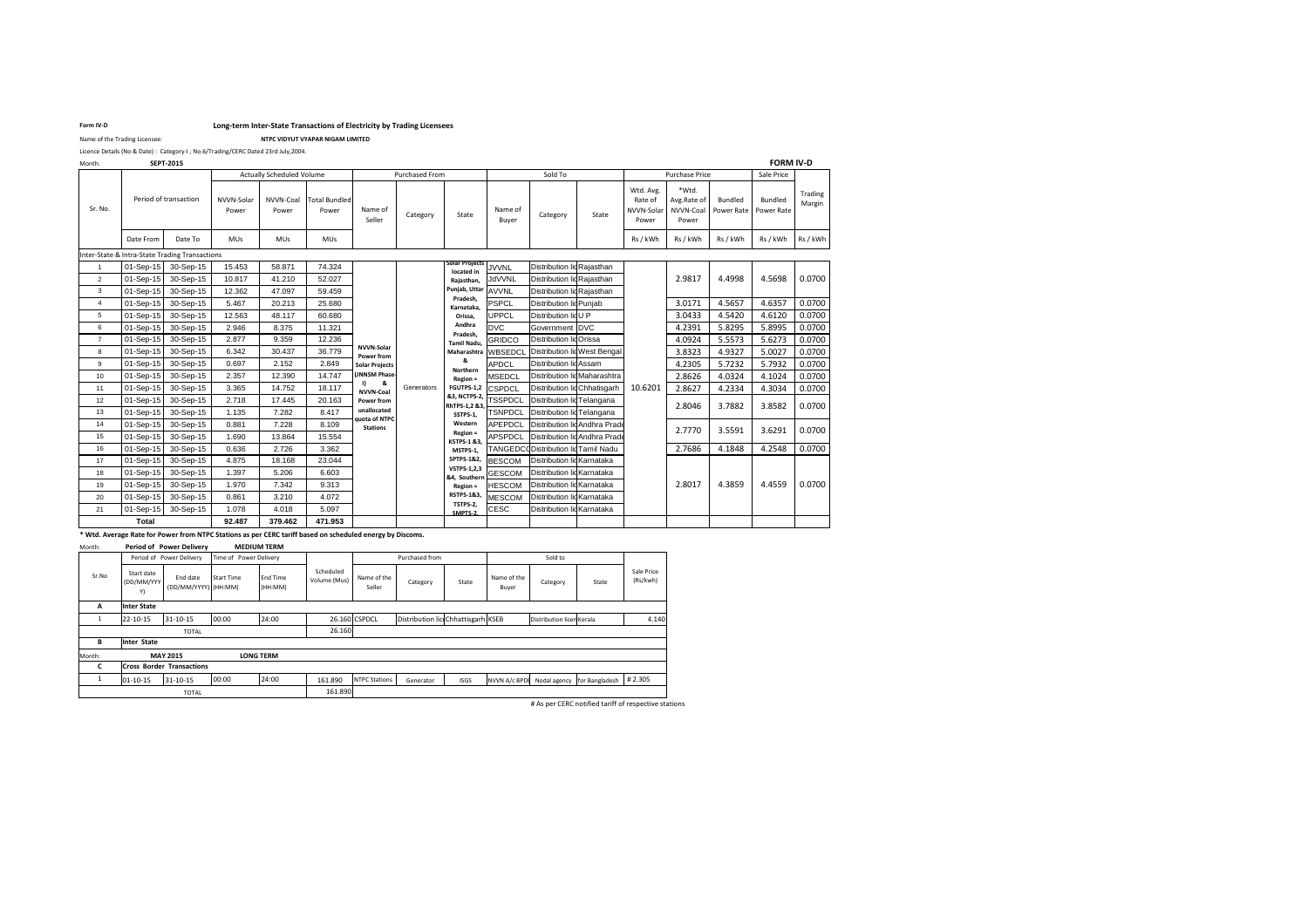# Form IV-E Intra-State Transactions of Electricity by Trading Licensees

Name of the Trading Licensee: NTPC VIDYUT VYAPAR NIGAM LIMITED

Month: **OCT 2015**

| Sr. No. | Total Transacted Volume (Mus) | State      |
|---------|-------------------------------|------------|
|         |                               | <b>NIL</b> |
|         |                               |            |
|         | <b>Long Term Transactions</b> | <b>NIL</b> |
|         |                               |            |
|         |                               |            |
| о       |                               |            |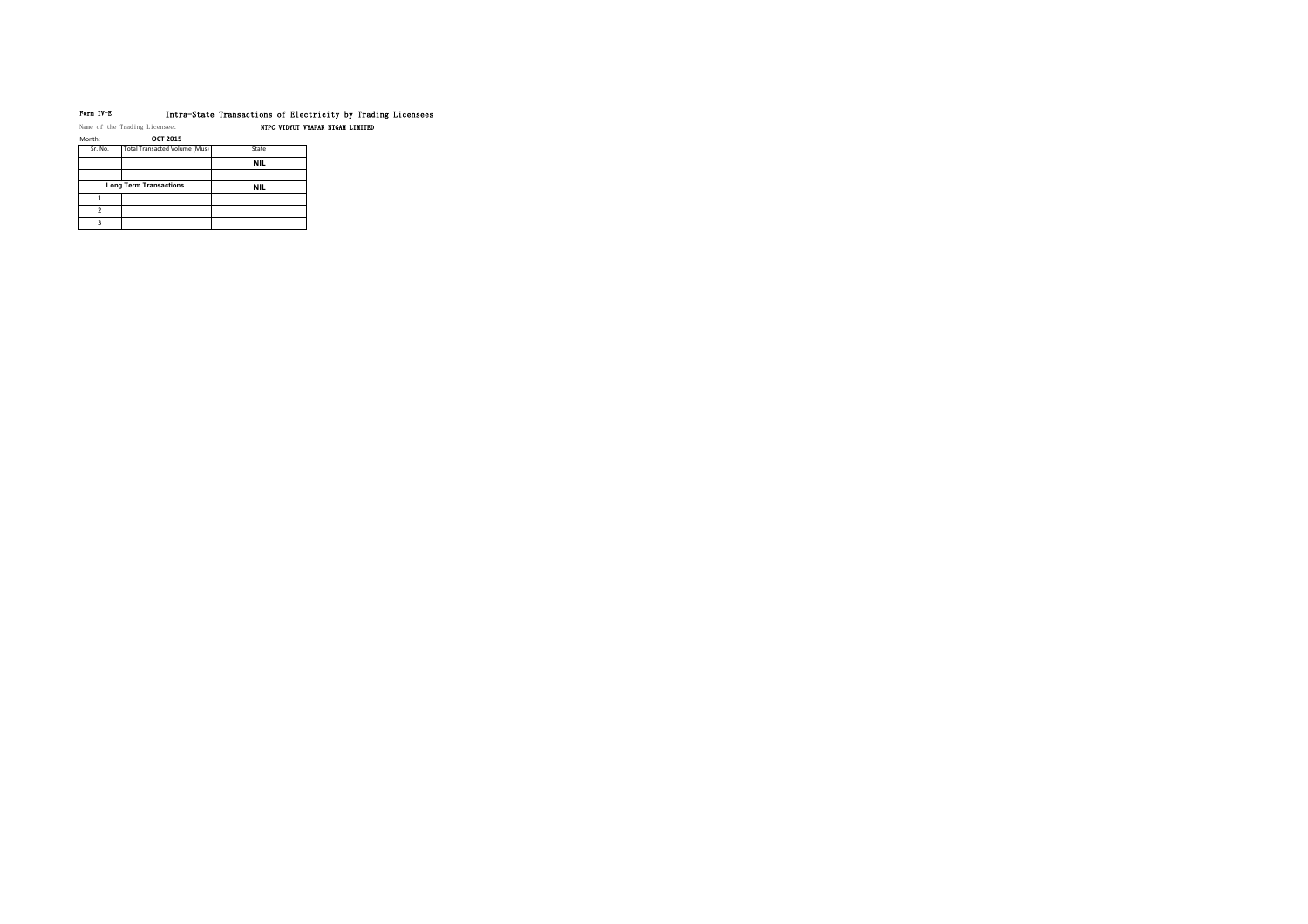| Month:         |                            | <b>OCT 2015</b>        |                                |              |                               | Form IV-F Page 1 |                           |  |  |
|----------------|----------------------------|------------------------|--------------------------------|--------------|-------------------------------|------------------|---------------------------|--|--|
|                |                            | <b>Total Scheduled</b> | <b>Purchase form</b>           |              | Sold to                       |                  |                           |  |  |
| SI No          | Date of<br><b>Delivery</b> | Volume<br>(MUs)        | Name of Seller /<br>Name of PX | <b>State</b> | Name of Buyer<br>/ Name of PX | <b>State</b>     | Margin charged<br>(₹/kwh) |  |  |
| $\mathbf{1}$   | 01-Oct-15                  |                        | 0.120000 Govt. of Goa Goa      |              | <b>IEX</b>                    |                  | ≤ $0.04$                  |  |  |
| $\overline{2}$ | 01-Oct-15                  | 1.070000 IEX           |                                |              | Govt. of Goa Goa              |                  | ≤ $0.04$                  |  |  |
| 3              | 01-Oct-15                  | 6.383925 IEX           |                                |              | <b>UPCL</b>                   | Uttarakhand      | ≤ $0.04$                  |  |  |
| 4              | 02-Oct-15                  |                        | 0.130000 Govt. of Goa          | Goa          | <b>IEX</b>                    |                  | ≤ $0.04$                  |  |  |
| 5              | 02-Oct-15                  | 0.840000 IEX           |                                |              | Govt. of Goa Goa              |                  | ≤ $0.04$                  |  |  |
| 6              | 03-Oct-15                  |                        | 0.130000 Govt. of Goa          | Goa          | IEX                           |                  | ≤ $0.04$                  |  |  |
| $\overline{7}$ | 03-Oct-15                  | 0.760000 IEX           |                                |              | Govt. of Goa Goa              |                  | ≤ $0.04$                  |  |  |
| 8              | 04-Oct-15                  |                        | 0.320000 Govt. of Goa          | Goa          | IEX                           |                  | ≤ $0.04$                  |  |  |
| 9              | 04-Oct-15                  | 0.180000 IEX           |                                |              | Govt. of Goa Goa              |                  | ≤ $0.04$                  |  |  |
| 10             | 05-Oct-15                  | 1.220000 IEX           |                                |              | Govt. of Goa Goa              |                  | ≤ $0.04$                  |  |  |
| 11             | 06-Oct-15                  |                        | 0.077500 Govt. of Goa Goa      |              | <b>IEX</b>                    |                  | ≤ $0.04$                  |  |  |
| 12             | 06-Oct-15                  | 1.000000 IEX           |                                |              | Govt. of Goa Goa              |                  | ≤ $0.04$                  |  |  |
| 13             | 07-Oct-15                  |                        | 0.160000 Govt. of Goa          | Goa          | <b>IEX</b>                    |                  | ≤ $0.04$                  |  |  |
| 14             | 07-Oct-15                  | 0.890000 IEX           |                                |              | Govt. of Goa                  | Goa              | ≤ $0.04$                  |  |  |
| 15             | 07-Oct-15                  | 1.075515 IEX           |                                |              | <b>UPCL</b>                   | Uttarakhand      | ≤ $0.04$                  |  |  |
| 17             | 08-Oct-15                  |                        | $0.160000$ Govt. of Goa Goa    |              | IEX                           |                  | ≤ $0.04$                  |  |  |
| 18             | 08-Oct-15                  | 0.855000 IEX           |                                |              | Govt. of Goa Goa              |                  | ≤ $0.04$                  |  |  |
| 19             | 08-Oct-15                  | 1.014650 IEX           |                                |              | <b>UPCL</b>                   | Uttarakhand      | ≤ $0.04$                  |  |  |
| 20             | 09-Oct-15                  |                        | 0.107500 Govt. of Goa          | Goa          | <b>IEX</b>                    |                  | ≤ $0.04$                  |  |  |
| 21             | 09-Oct-15                  | 0.820000 IEX           |                                |              | Govt. of Goa                  | Goa              | ≤ $0.04$                  |  |  |
| 22             | 09-Oct-15                  | 1.100000 IEX           |                                |              | <b>UPCL</b>                   | Uttarakhand      | ≤ $0.04$                  |  |  |
| 23             | 10-Oct-15                  |                        | $0.175000$ Govt. of Goa Goa    |              | IEX                           |                  | ≤ $0.04$                  |  |  |
| 24             | 10-Oct-15                  | 0.710000 IEX           |                                |              | Govt. of Goa Goa              |                  | ≤ $0.04$                  |  |  |
| 25             | 10-Oct-15                  | 0.927695 IEX           |                                |              | <b>UPCL</b>                   | Uttarakhand      | ≤ $0.04$                  |  |  |
| 26             | 11-Oct-15                  |                        | 0.620000 Govt. of Goa Goa      |              | IEX                           |                  | ≤ $0.04$                  |  |  |
| 27             | 11-Oct-15                  | 0.180000 IEX           |                                |              | Govt. of Goa                  | Goa              | ≤ $0.04$                  |  |  |
| 28             | 11-Oct-15                  | 0.409380 IEX           |                                |              | <b>UPCL</b>                   | Uttarakhand      | ≤ $0.04$                  |  |  |
| 29             | 12-Oct-15                  |                        | 0.260000 Govt. of Goa Goa      |              | IEX                           |                  | $≤0.04$                   |  |  |
| 30             | 12-Oct-15                  | 0.819215 IEX           |                                |              | Govt. of Goa Goa              |                  | ≤ $0.04$                  |  |  |
| 31             | 12-Oct-15                  | 0.301905 IEX           |                                |              | <b>UPCL</b>                   | Uttarakhand      | ≤ $0.04$                  |  |  |
| 32             | 13-Oct-15                  |                        | 0.260000 Govt. of Goa          | Goa          | IEX                           |                  | ≤ $0.04$                  |  |  |
| 33             | 13-Oct-15                  | 0.830000 IEX           |                                |              | Govt. of Goa Goa              |                  | ≤ $0.04$                  |  |  |
| 34             | 13-Oct-15                  | 1.384203 IEX           |                                |              | <b>UPCL</b>                   | Uttarakhand      | $≤0.04$                   |  |  |
| 35             | 14-Oct-15                  |                        | 0.205000 Govt. of Goa          | Goa          | IEX                           |                  | $≤0.04$                   |  |  |
| 36             | 14-Oct-15                  | 0.860000 IEX           |                                |              | Govt. of Goa Goa              |                  | ≤ $0.04$                  |  |  |
| 37             | 14-Oct-15                  | 1.455000 IEX           |                                |              | <b>UPCL</b>                   | Uttarakhand      | ≤ $0.04$                  |  |  |
| 38             | 15-Oct-15                  |                        | 0.126250 Govt. of Goa          | Goa          | IEX                           |                  | ≤ $0.04$                  |  |  |
| 39             | 15-Oct-15                  | 0.930000 IEX           |                                |              | Govt. of Goa Goa              |                  | $≤0.04$                   |  |  |
| 41             | 15-Oct-15                  | 0.780000 IEX           |                                |              | <b>UPCL</b>                   | Uttarakhand      | ≤ $0.04$                  |  |  |
| 42             | 16-Oct-15                  |                        | 0.130000 Govt. of Goa          | <b>Goa</b>   | IEX                           |                  | ≤ $0.04$                  |  |  |
| 43             | 16-Oct-15                  | 0.870000 IEX           |                                |              | Govt. of Goa Goa              |                  | ≤ $0.04$                  |  |  |
| 44             | 16-Oct-15                  | 0.780000 IEX           |                                |              | <b>UPCL</b>                   | Uttarakhand      | $≤0.04$                   |  |  |

## Form IV-F Day Ahead Power Exchange Transactions of Electricity by Trading Licensees Name of the Trading Licensee: NTPC VIDYUT VYAPAR NIGAM LIMITED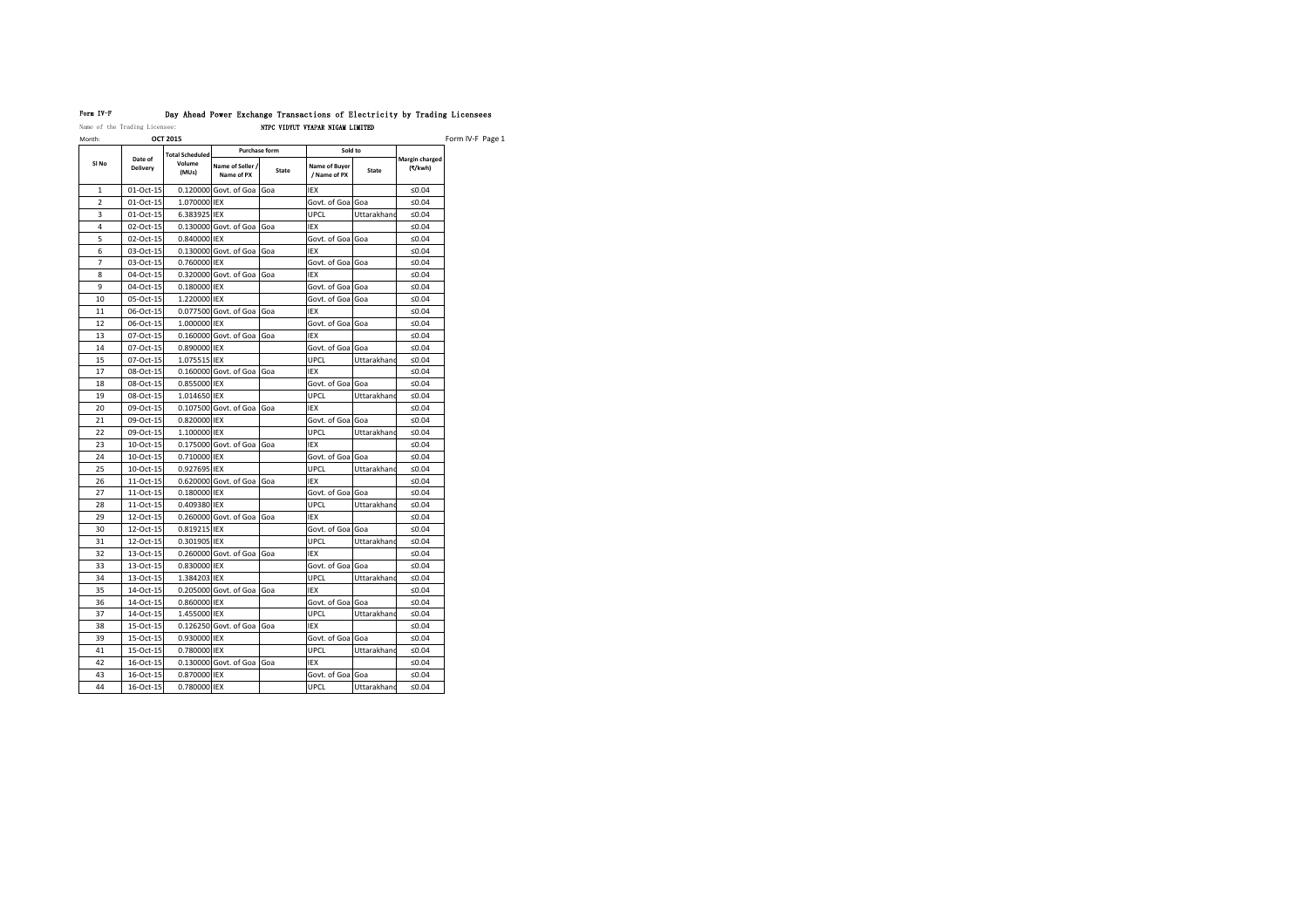| 45 | 17-Oct-15    |              | 0.175000 Govt. of Goa Goa   |     | IEX              |             | ≤ $0.04$ |
|----|--------------|--------------|-----------------------------|-----|------------------|-------------|----------|
| 46 | 17-Oct-15    | 0.750000 IEX |                             |     | Govt. of Goa Goa |             | ≤ $0.04$ |
| 47 | 17-Oct-15    | 0.870000 IEX |                             |     | <b>UPCL</b>      | Uttarakhand | ≤ $0.04$ |
| 48 | 18-Oct-15    |              | 0.370000 Govt. of Goa       | Goa | <b>IEX</b>       |             | ≤ $0.04$ |
| 49 | 18-Oct-15    | 0.200000 IEX |                             |     | Govt. of Goa Goa |             | ≤ $0.04$ |
| 50 | 18-Oct-15    | 0.200000 IEX |                             |     | <b>UPCL</b>      | Uttarakhand | ≤ $0.04$ |
| 51 | 19-Oct-15    |              | $0.160000$ Govt. of Goa     | Goa | IEX              |             | ≤ $0.04$ |
| 52 | 19-Oct-15    | 0.870000 IEX |                             |     | Govt. of Goa Goa |             | ≤ $0.04$ |
| 53 | 19-Oct-15    | 0.465000 IEX |                             |     | <b>UPCL</b>      | Uttarakhand | ≤ $0.04$ |
| 54 | 20-Oct-15    |              | 0.160000 Govt. of Goa       | Goa | IEX              |             | ≤ $0.04$ |
| 55 | 20-Oct-15    | 0.890000 IEX |                             |     | Govt. of Goa Goa |             | ≤ $0.04$ |
| 56 | 20-Oct-15    | 1.030000 IEX |                             |     | <b>UPCL</b>      | Uttarakhand | ≤ $0.04$ |
| 57 | 21-Oct-15    |              | 0.150000 Govt. of Goa       | Goa | IEX              |             | ≤ $0.04$ |
| 58 | 21-Oct-15    | 0.900000 IEX |                             |     | Govt. of Goa Goa |             | ≤ $0.04$ |
| 59 | 21-Oct-15    | 0.970158 IEX |                             |     | <b>UPCL</b>      | Uttarakhand | ≤ $0.04$ |
| 60 | 22-Oct-15    |              | 0.410000 Govt. of Goa       | Goa | IEX              |             | ≤ $0.04$ |
| 61 | 22-Oct-15    | 0.180000 IEX |                             |     | Govt. of Goa Goa |             | ≤ $0.04$ |
| 62 | 22-Oct-15    | 1.260000 IEX |                             |     | <b>UPCL</b>      | Uttarakhand | ≤ $0.04$ |
| 63 | 23-Oct-15    |              | 0.195550 Govt. of Goa       | Goa | IEX              |             | ≤ $0.04$ |
| 64 | 23-Oct-15    | 0.900000 IEX |                             |     | Govt. of Goa Goa |             | $≤0.04$  |
| 65 | 23-Oct-15    | 2.831680 IEX |                             |     | <b>UPCL</b>      | Uttarakhand | ≤ $0.04$ |
| 66 | 24-Oct-15    |              | 0.080000 Govt. of Goa       | Goa | IEX              |             | ≤ $0.04$ |
| 67 | 24-Oct-15    | 1.170000 IEX |                             |     | Govt. of Goa Goa |             | ≤ $0.04$ |
| 68 | 24-Oct-15    | 1.569468 IEX |                             |     | <b>UPCL</b>      | Uttarakhand | ≤ $0.04$ |
| 69 | 25-Oct-15    |              | 0.100000 Govt. of Goa       | Goa | IEX              |             | $≤0.04$  |
| 70 | 25-Oct-15    | 0.500000 IEX |                             |     | Govt. of Goa Goa |             | ≤ $0.04$ |
| 71 | 25-Oct-15    | 2.126265 IEX |                             |     | <b>UPCL</b>      | Uttarakhand | ≤ $0.04$ |
| 72 | 26-Oct-15    |              | 0.045000 Govt. of Goa       | Goa | iex              |             | ≤ $0.04$ |
| 73 | 26-Oct-15    | 1.350000 IEX |                             |     | Govt. of Goa Goa |             | ≤ $0.04$ |
| 74 | 26-Oct-15    | 3.440000 IEX |                             |     | <b>UPCL</b>      | Uttarakhand | ≤ $0.04$ |
| 75 | 27-Oct-15    |              | $0.050000$ Govt. of Goa Goa |     | IEX              |             | ≤ $0.04$ |
| 76 | 27-Oct-15    | 1.170000 IEX |                             |     | Govt. of Goa Goa |             | ≤ $0.04$ |
| 77 | 28-Oct-15    |              | 0.050000 Govt. of Goa       | Goa | IEX              |             | $≤0.04$  |
| 78 | 28-Oct-15    | 0.938068 IEX |                             |     | Govt. of Goa Goa |             | ≤ $0.04$ |
| 79 | 28-Oct-15    | 3.420000 IEX |                             |     | <b>UPCL</b>      | Uttarakhand | ≤ $0.04$ |
| 80 | 29-Oct-15    |              | 0.044370 Govt. of Goa       | Goa | <b>IEX</b>       |             | ≤ $0.04$ |
| 81 | 29-Oct-15    | 1.280000 IEX |                             |     | Govt. of Goa Goa |             | $≤0.04$  |
| 82 | 29-Oct-15    | 3.500000 IEX |                             |     | <b>UPCL</b>      | Uttarakhand | ≤ $0.04$ |
| 83 | 30-Oct-15    |              | $0.022500$ Govt. of Goa     | Goa | IEX              |             | ≤ $0.04$ |
| 84 | 30-Oct-15    | 1.280000 IEX |                             |     | Govt. of Goa Goa |             | $≤0.04$  |
| 85 | 30-Oct-15    | 3.440000 IEX |                             |     | <b>UPCL</b>      | Uttarakhand | ≤ $0.04$ |
| 86 | 31-Oct-15    |              | 0.085000 Govt. of Goa       | Goa | IEX              |             | ≤ $0.04$ |
| 87 | 31-Oct-15    | 0.990000 IEX |                             |     | Govt. of Goa     | Goa         | ≤ $0.04$ |
| 88 | 31-Oct-15    | 2.860000 IEX |                             |     | <b>UPCL</b>      | Uttarakhand | ≤ $0.04$ |
|    | <b>Total</b> | 74.875795    |                             |     |                  |             |          |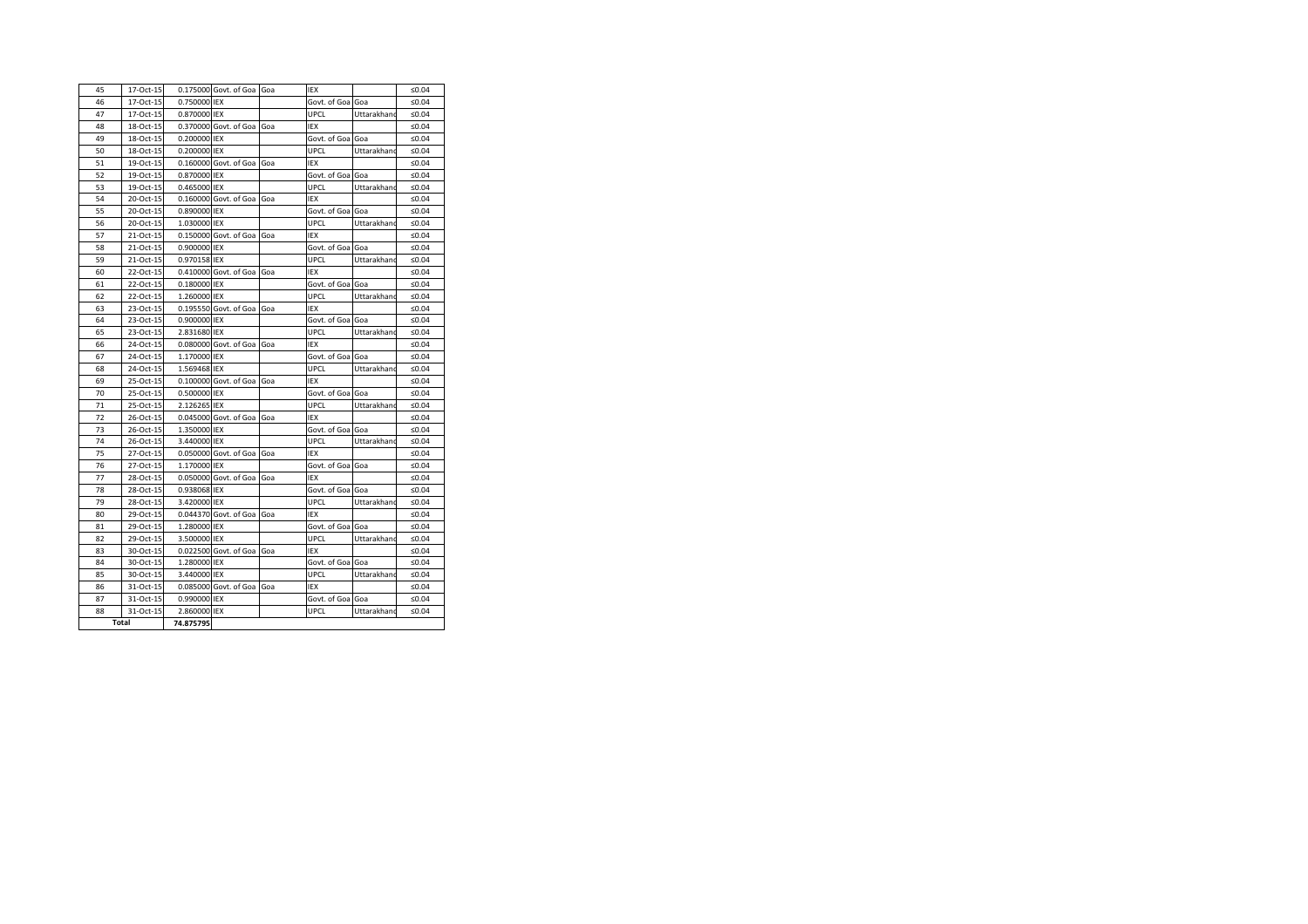## Form IV-G Term Ahead Power Exchange Transactions of Electricity by Trading Licensees Name of the Trading Licensee: NTPC VIDYUT VYAPAR NIGAM LIMITED

Month: **OCT 2015**

|                | Period of                         |                                        | Period of Power Delivery              |                              | Time of Power Dilivery |                           | Purchased from |       |                  | Sold to |                              | Trading           |
|----------------|-----------------------------------|----------------------------------------|---------------------------------------|------------------------------|------------------------|---------------------------|----------------|-------|------------------|---------|------------------------------|-------------------|
| Sr.No          | Power<br>Exchange (IEX<br>/ PXIL) | Start date                             | End date<br>(DD/MM/YYYY) (DD/MM/YYYY) | <b>Start Time</b><br>(HH:MM) | End Time<br>(HH:MM)    | Scheduled<br>Volume (Mus) | Name of Seller | State | Name of<br>Buyer | State   | Transaction<br>Price ('/Kwh) | mragin<br>('/kwh) |
| A              | <b>Intra-Day Contracts</b>        |                                        |                                       |                              |                        |                           |                |       |                  |         |                              |                   |
|                |                                   |                                        |                                       |                              |                        |                           |                |       |                  |         |                              |                   |
|                |                                   |                                        |                                       |                              |                        |                           |                |       |                  |         |                              |                   |
|                |                                   |                                        |                                       |                              |                        |                           |                |       |                  |         |                              |                   |
|                |                                   |                                        |                                       |                              |                        |                           |                |       |                  |         |                              |                   |
| в              |                                   | <b>Day-Ahead Contingency Contracts</b> |                                       |                              |                        |                           |                |       |                  |         |                              |                   |
| $\overline{1}$ |                                   |                                        |                                       |                              |                        |                           |                |       |                  |         |                              |                   |
| $\overline{2}$ |                                   |                                        |                                       |                              |                        |                           |                |       |                  |         |                              |                   |
| 3              |                                   |                                        |                                       |                              |                        |                           |                |       |                  |         |                              |                   |
| C              | <b>Daily Contracts</b>            |                                        |                                       |                              |                        |                           |                |       |                  |         |                              |                   |
| $\mathbf{1}$   |                                   |                                        |                                       |                              |                        |                           |                |       |                  |         |                              |                   |
| $\overline{c}$ |                                   |                                        |                                       |                              |                        |                           |                |       |                  |         |                              |                   |
| 3              |                                   |                                        |                                       |                              |                        |                           |                |       |                  |         |                              |                   |
| D              | <b>Weekly Contracts</b>           |                                        |                                       |                              |                        |                           |                |       |                  |         |                              |                   |
| $\mathbf{1}$   |                                   |                                        |                                       |                              |                        |                           |                |       |                  |         |                              |                   |
| $\overline{2}$ |                                   |                                        |                                       |                              |                        |                           |                |       |                  |         |                              |                   |
| 3              |                                   |                                        |                                       |                              |                        |                           |                |       |                  |         |                              |                   |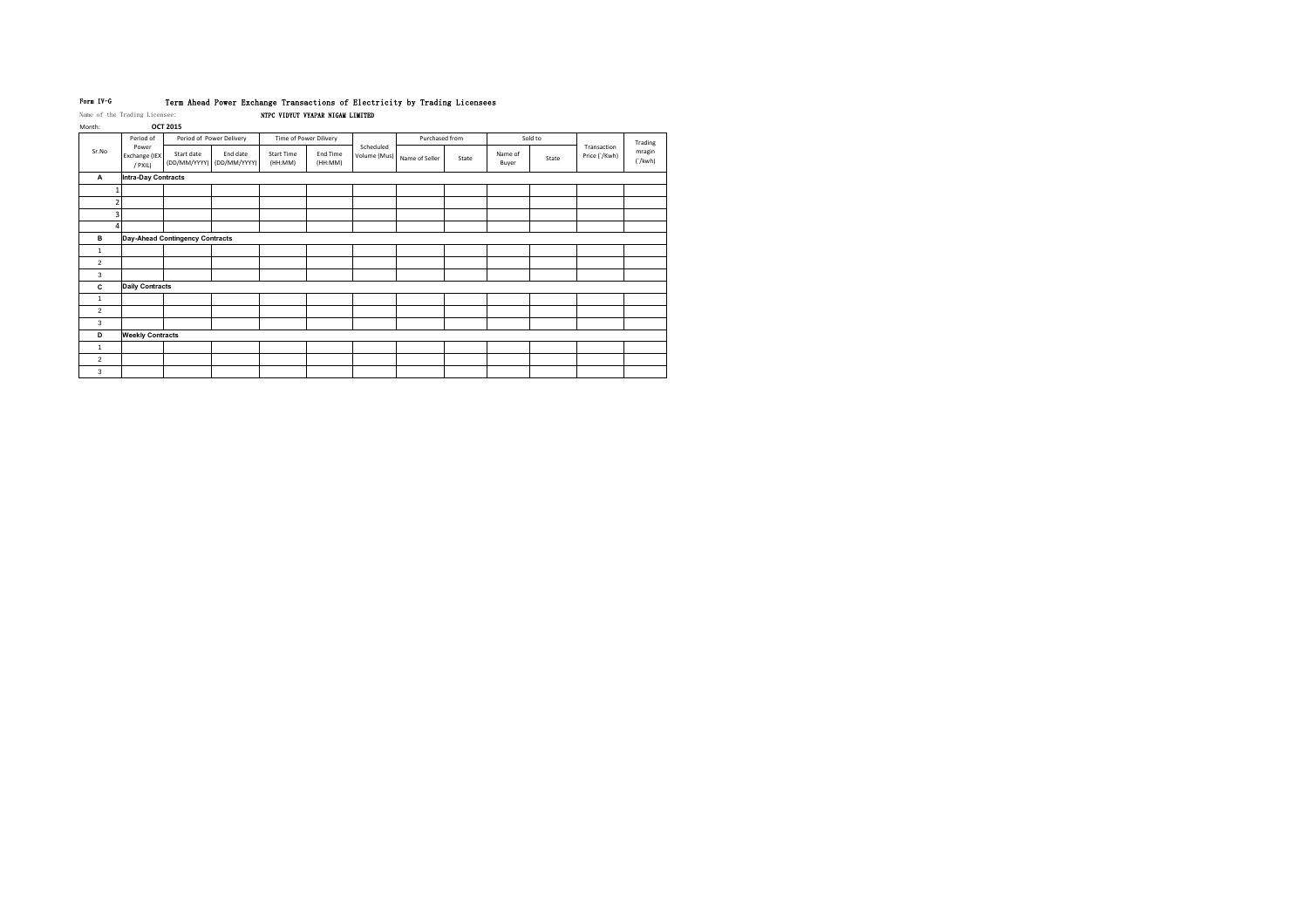# Form IV-H Renewable Energy Certificates(REC) Trading on Power Exchange by Trading Licensees Name of the Trading Licensee: NTPC VIDYUT VYAPAR NIGAM LIMITED

| Date of Trading: DD/MM/YYYY |  |
|-----------------------------|--|
|                             |  |

| Sr. No. | <b>Name of REC Client</b> | <b>Client Type</b><br>(Renewable)<br>generator/<br>Obligated<br>Entities) | Name of<br>Power<br>Exchange | Volume<br>(RECs) | <b>Market</b><br><b>Clearing</b><br><b>Price</b><br>(₹/REC) | <b>Trading</b><br><b>Margin</b><br>(₹/KWh) |
|---------|---------------------------|---------------------------------------------------------------------------|------------------------------|------------------|-------------------------------------------------------------|--------------------------------------------|
|         | Non Solar RECs            |                                                                           |                              |                  |                                                             |                                            |
|         |                           |                                                                           |                              |                  |                                                             |                                            |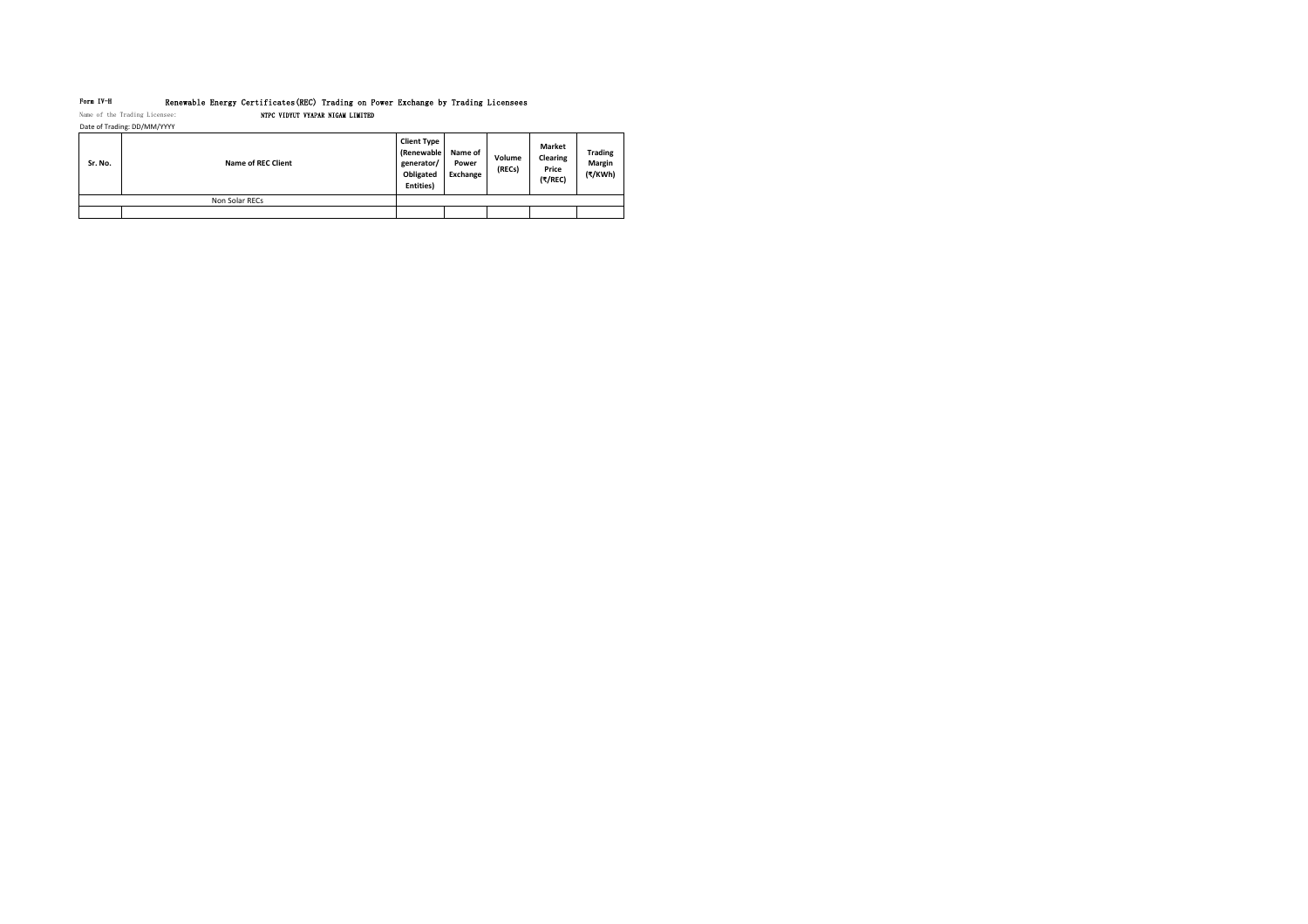## Form IV-I Open Position of Inter-State Electricity Contracts by Trading Licensees Name of the Trading Licensee: NTPC VIDYUT VYAPAR NIGAM LIMITED

Month: **OCT 2015**

| Long Position of Trader (Purchased but not sold)            |                                         |                                                                |                                  |                                   |  |  |  |  |
|-------------------------------------------------------------|-----------------------------------------|----------------------------------------------------------------|----------------------------------|-----------------------------------|--|--|--|--|
| Sr.No                                                       | <b>Date of Contract</b><br>(DD/MM/YYYY) | <b>Uncontracted tenure (Open</b><br>Position) in Days / Months | <b>Uncontracted Volume (Mus)</b> | <b>Purchase Price</b><br>(`/kwh)* |  |  |  |  |
|                                                             |                                         |                                                                |                                  |                                   |  |  |  |  |
| 2                                                           |                                         |                                                                |                                  |                                   |  |  |  |  |
| 3                                                           |                                         |                                                                |                                  |                                   |  |  |  |  |
| 4                                                           |                                         |                                                                |                                  |                                   |  |  |  |  |
| <b>Short</b><br>Position of Trader (Sale but not purchased) |                                         |                                                                |                                  |                                   |  |  |  |  |
| Sr.No                                                       | <b>Date of Contract</b><br>(DD/MM/YYYY) | <b>Uncontracted tenure (Open</b><br>Position) in Days / Months | <b>Uncontracted Volume (Mus)</b> | <b>Purchase Price</b><br>(`/kwh)* |  |  |  |  |
|                                                             |                                         |                                                                |                                  |                                   |  |  |  |  |
| $\overline{2}$                                              |                                         |                                                                |                                  |                                   |  |  |  |  |
| 3                                                           |                                         |                                                                |                                  |                                   |  |  |  |  |
| 4                                                           |                                         |                                                                |                                  |                                   |  |  |  |  |
|                                                             |                                         |                                                                |                                  |                                   |  |  |  |  |

\* Price has to be reported separately for each contract.